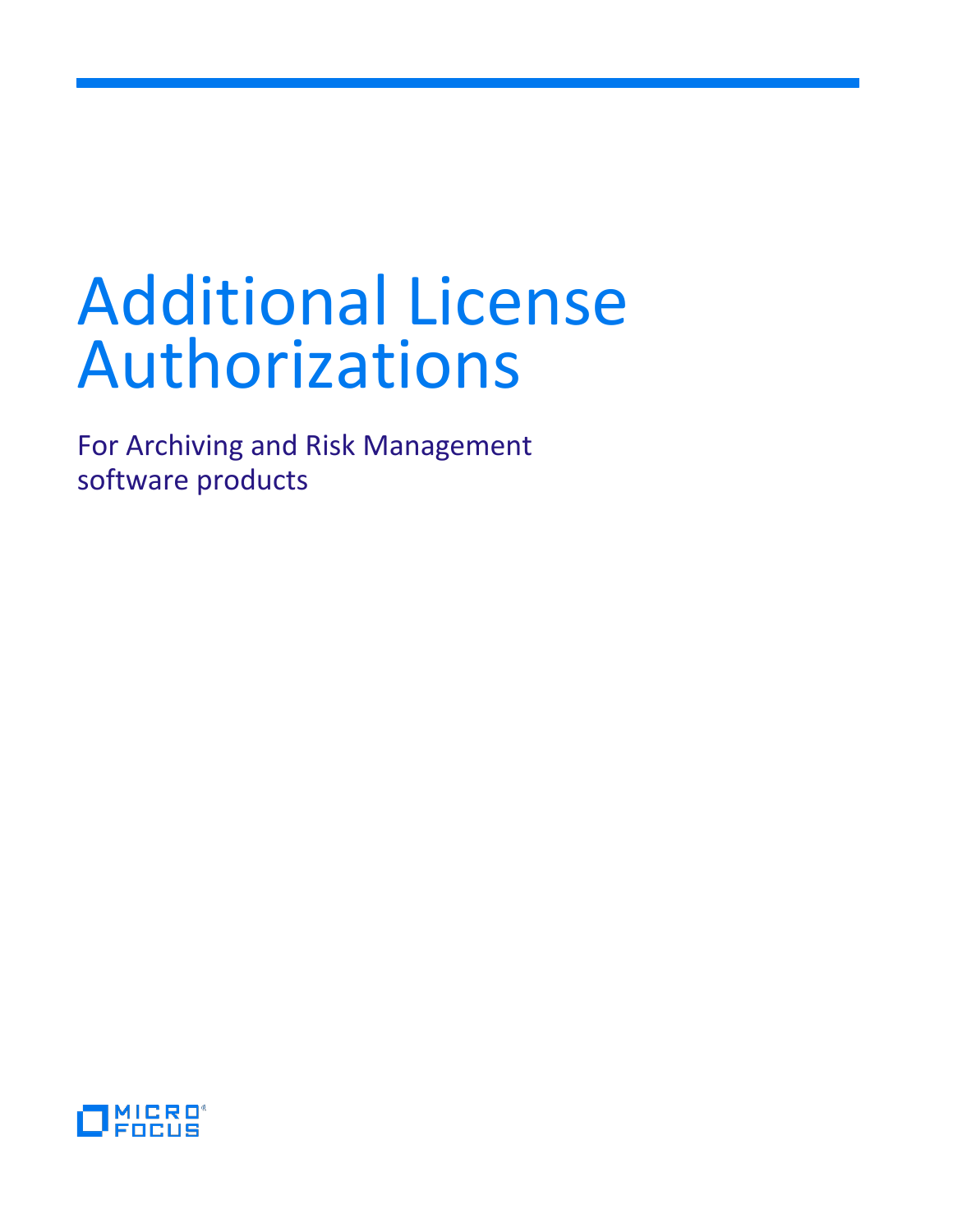# **Products and suites covered**

| E-LTU or<br>E-Media<br>available <sup>*</sup> | <b>Perpetual License</b><br>Non-production<br>use category ** | <b>Term License</b><br><b>Non-production</b><br>use category (if<br>available) |
|-----------------------------------------------|---------------------------------------------------------------|--------------------------------------------------------------------------------|
| Yes                                           | Class 3                                                       | Class 3                                                                        |
|                                               |                                                               |                                                                                |

\* Any product sold as E-LTU or E-Media shall be delivered electronically regardless of any contrary designation in a purchase order. \*\* Non-production use rights, if any, can be found at **[software.microfocus.com/legal/software-licensing](https://software.microfocus.com/legal/software-licensing)**.

# **Definitions**

Capitalized terms not otherwise defined in this ALA document are defined in the governing agreement.

| Term                                  | <b>Definition</b>                                                                                                                                                                                                                                                   |
|---------------------------------------|---------------------------------------------------------------------------------------------------------------------------------------------------------------------------------------------------------------------------------------------------------------------|
| <b>Concurrent Active</b><br>Custodian | Means a specific individual who is listed in an active hold notice at any point in time.                                                                                                                                                                            |
| Device or Dev                         | Means an addressable entity, physical or virtual, including but not limited to router, switch, bridge, hub,<br>server, PC, laptops, handheld device or printer that resides within the range defined for interrogation<br>and asset tracking.                       |
| E-LTU and E-Media                     | Means products which are electronically delivered only, and as such any reference to FOB Destination or<br>delivery methods that are stated on your purchase order other than electronic shall be null and void with<br>respect to these E-LTU or E-Media products. |
| Employee                              | Means those personnel employed by you.                                                                                                                                                                                                                              |
| GB                                    | Means gigabytes which designates the amount of physical capacity that can be managed.                                                                                                                                                                               |
| Internal Use                          | Means access and Use of the software for purposes of supporting your internal operations or functions.                                                                                                                                                              |
| LTU                                   | Means License To Use.                                                                                                                                                                                                                                               |
| Server or Syr                         | Means any designated computer system in which an Instance or Instances of the software is installed.                                                                                                                                                                |
| Use                                   | Means to install, store, load, execute and display one copy of the software.                                                                                                                                                                                        |

### **Software specific license terms**

Software products with software specific license terms are described below. Software products covered by this ALA document (as listed above) and not covered in this section do not have software specific license terms.

#### **Legal Hold (previously called HPE Legal Hold)**

**Legal Hold Server** is licensed per Server based upon number of Employees in the business active Servers running the software.

**Legal Hold Notice and Interview Processing Server** is licensed per Server.

**Legal Hold Notice and Interview Form Processing** is licensed per Concurrent Active Custodian.